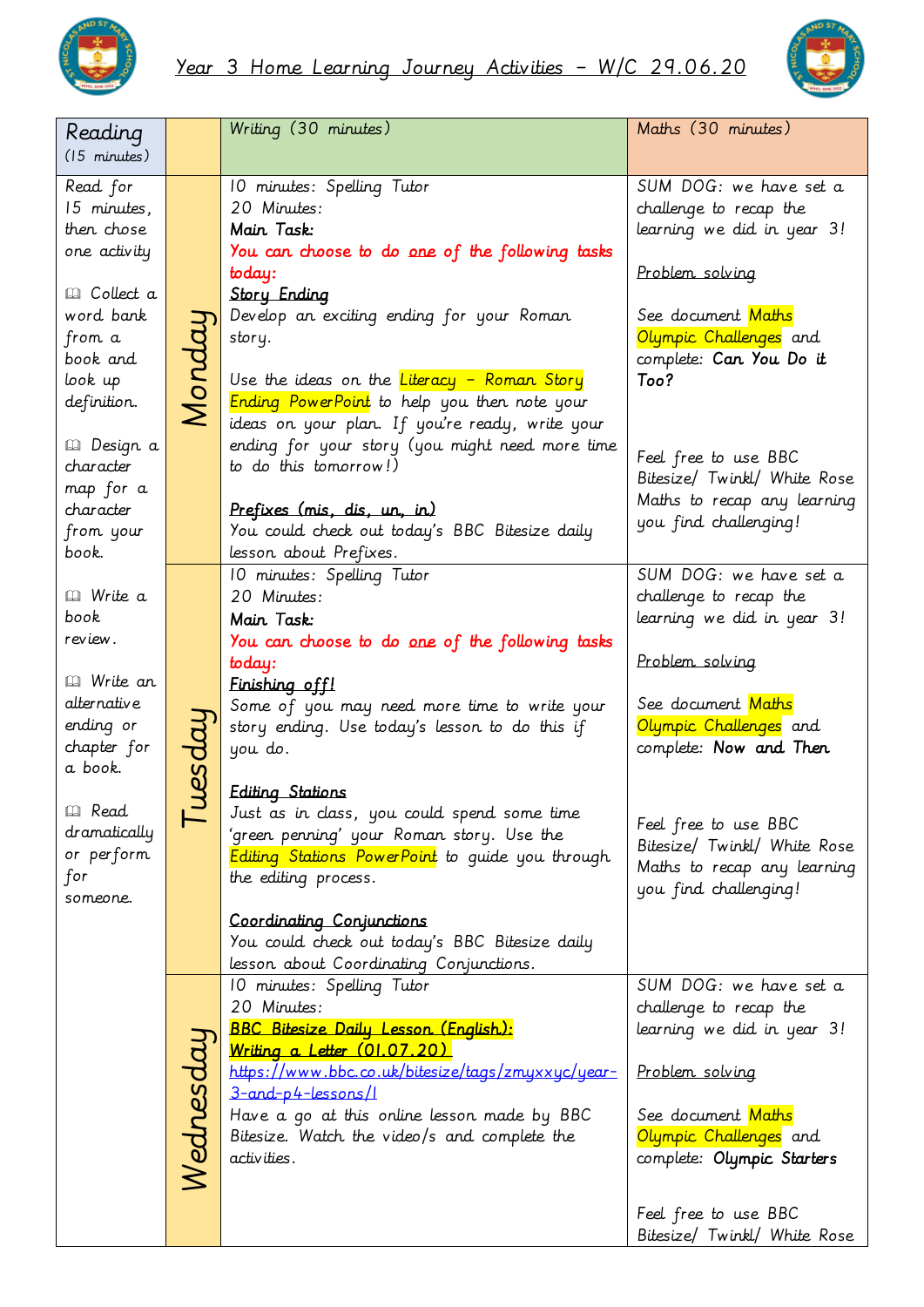



|          |                                                                                                                                                                                                                                                                                                                                                                                                                                                                                                                                                                                                                                                                                                                                                | Maths to recap any learning<br>you find challenging!                                                                                                                                                                                                                                            |
|----------|------------------------------------------------------------------------------------------------------------------------------------------------------------------------------------------------------------------------------------------------------------------------------------------------------------------------------------------------------------------------------------------------------------------------------------------------------------------------------------------------------------------------------------------------------------------------------------------------------------------------------------------------------------------------------------------------------------------------------------------------|-------------------------------------------------------------------------------------------------------------------------------------------------------------------------------------------------------------------------------------------------------------------------------------------------|
|          |                                                                                                                                                                                                                                                                                                                                                                                                                                                                                                                                                                                                                                                                                                                                                |                                                                                                                                                                                                                                                                                                 |
|          | 10 minutes: Spelling Tutor<br>20 Minutes:                                                                                                                                                                                                                                                                                                                                                                                                                                                                                                                                                                                                                                                                                                      | <b>BBC</b> Bitesize lesson:                                                                                                                                                                                                                                                                     |
|          | Write a Letter<br>Use what you learnt about letter writing in<br>yesterday's lesson to write a letter. You could<br>write a letter to either:<br>1. Your year 4 teacher.<br>You can introduce yourself, tell them<br>about your favourite lessons at school,                                                                                                                                                                                                                                                                                                                                                                                                                                                                                   | Telling the time to<br>nearest 5 minutes<br>https://www.bbc.co.uk/<br>bitesize/dailylessons<br><u> Optional:</u>                                                                                                                                                                                |
| Thursday | any hobbies or interests you have and<br>what you like. As you may not know who<br>your teacher will be yet, you can address<br>the letter to 'Dear Teacher'.<br>Keep hold of your letter until you're in<br>school next and you can deliver it then.<br>$\alpha$<br>2. A child in year 2 who will start year 3<br>in September.<br>As year 3 experts, you could tell them<br>what it is like in year 3, what topics we<br>did, what activities we did that you<br>enjoyed and what they need to be like as<br>learners in year 3. As you won't know<br>which child will read your letter, you can<br>address the letter to 'Dear Friend'.<br>Keep hold of your letter until you're next<br>in school and give them to your year 3<br>teacher. | Problem solving<br>See document Maths<br>Olympic Challenges and<br>complete: Olympic Turns                                                                                                                                                                                                      |
| Friday   | 10 minutes: Spelling Tutor<br>20 Minutes:<br>BBC Bitesize Daily Lesson (Reading)<br>'Agents of the Wild: Operation Honeyhunt' by<br>Jennifer Bell and Alice Lickens 03.07.20<br>https://www.bbc.co.uk/bitesize/tags/zmyxxyc/<br>year-3-and-p4-lessons/1<br>Have a go at this online lesson made by BBC<br>Bitesize. Watch the video/s and complete the<br>activities.                                                                                                                                                                                                                                                                                                                                                                          | SUM DOG: we have set a<br>challenge to recap the<br>learning we did in year 3!<br>Problem solving<br>See document Maths<br>Olympic Challenges and<br>complete: Olympic Patterns<br>Feel free to use BBC<br>Bitesize/ Twinkl/ White Rose<br>Maths to recap any learning<br>you find challenging! |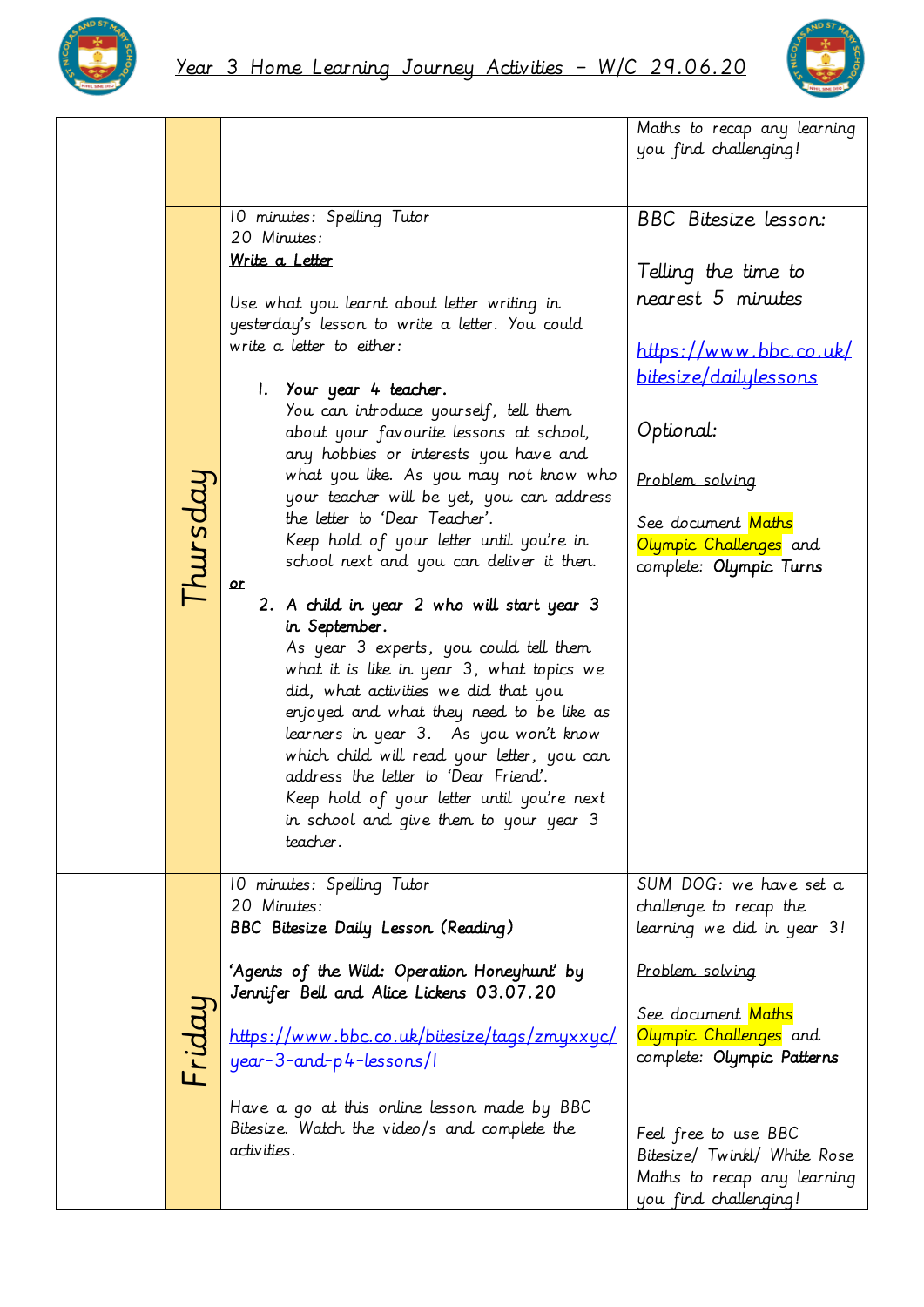



Because Rainbow Class will be completing specific lessons on each day of the week, you should try to complete these lessons on the correct day. This way, if you attend Rainbow Class on some days, you won't end up doing the same lesson twice. As a core subject, RE activities should be completed each week. There will be a new RE activity set next week.

| Monday                                                                                                                                                                                                                                                                                                                                                                                                                                                                        | <b>Tuesday</b>                                                                                                  | Wednesday                                                                                                           |
|-------------------------------------------------------------------------------------------------------------------------------------------------------------------------------------------------------------------------------------------------------------------------------------------------------------------------------------------------------------------------------------------------------------------------------------------------------------------------------|-----------------------------------------------------------------------------------------------------------------|---------------------------------------------------------------------------------------------------------------------|
| French                                                                                                                                                                                                                                                                                                                                                                                                                                                                        | PE                                                                                                              | <b>ICT</b>                                                                                                          |
| WALT use a French dictionary.<br>French Sport Word-search<br>Look at the list of French sports words at                                                                                                                                                                                                                                                                                                                                                                       | Have a go at this week's<br>Specsavers 'Virtual' Sussex<br>School Games activities.<br>Information on what this | WALT: use ICT to make a<br>presentation about the<br>Olympics.                                                      |
| the top of the sheet. Find out which<br>sports are listed, you can use this weblink                                                                                                                                                                                                                                                                                                                                                                                           | week's sport and activities<br>are can be found here.                                                           | Olympic Presentation                                                                                                |
| to help you:<br>https://dictionary.cambridge.org/dictionary/fre<br>nch-english/                                                                                                                                                                                                                                                                                                                                                                                               | If you can, please upload<br>your scores at<br>www.sussexschoolgames.co.u                                       | Make a PowerPoint<br>presentation about either:<br>1. Your favourite                                                |
| Find the French sports words in the word<br>search. Are any words missing from the<br>qrid?                                                                                                                                                                                                                                                                                                                                                                                   | k.<br>by midday 12pm on Friday<br>3 <sup>4</sup><br>July.                                                       | Olympic sport or<br>event;<br>2. A country who has                                                                  |
| <b>Monday</b><br><b>PSHE</b><br>WALT think about the Olympic values.<br>Olympic Values<br>The Olympic and Paralympic games centre<br>around 7 key values, including:<br>Determination:<br>Equality;<br>Respect;<br>Excellence:<br>Inspiration;<br>Courage;<br>Friendship<br>Can you pick one of these values and<br>make a poster to show what the word<br>means to you? If you can, include how<br>you think the value is important both to<br>you and to the Olympic games. | <b>SERV</b>                                                                                                     | or will host the<br>Olympic games.<br>Remember to research your<br>chosen subject before<br>making your PowerPoint. |